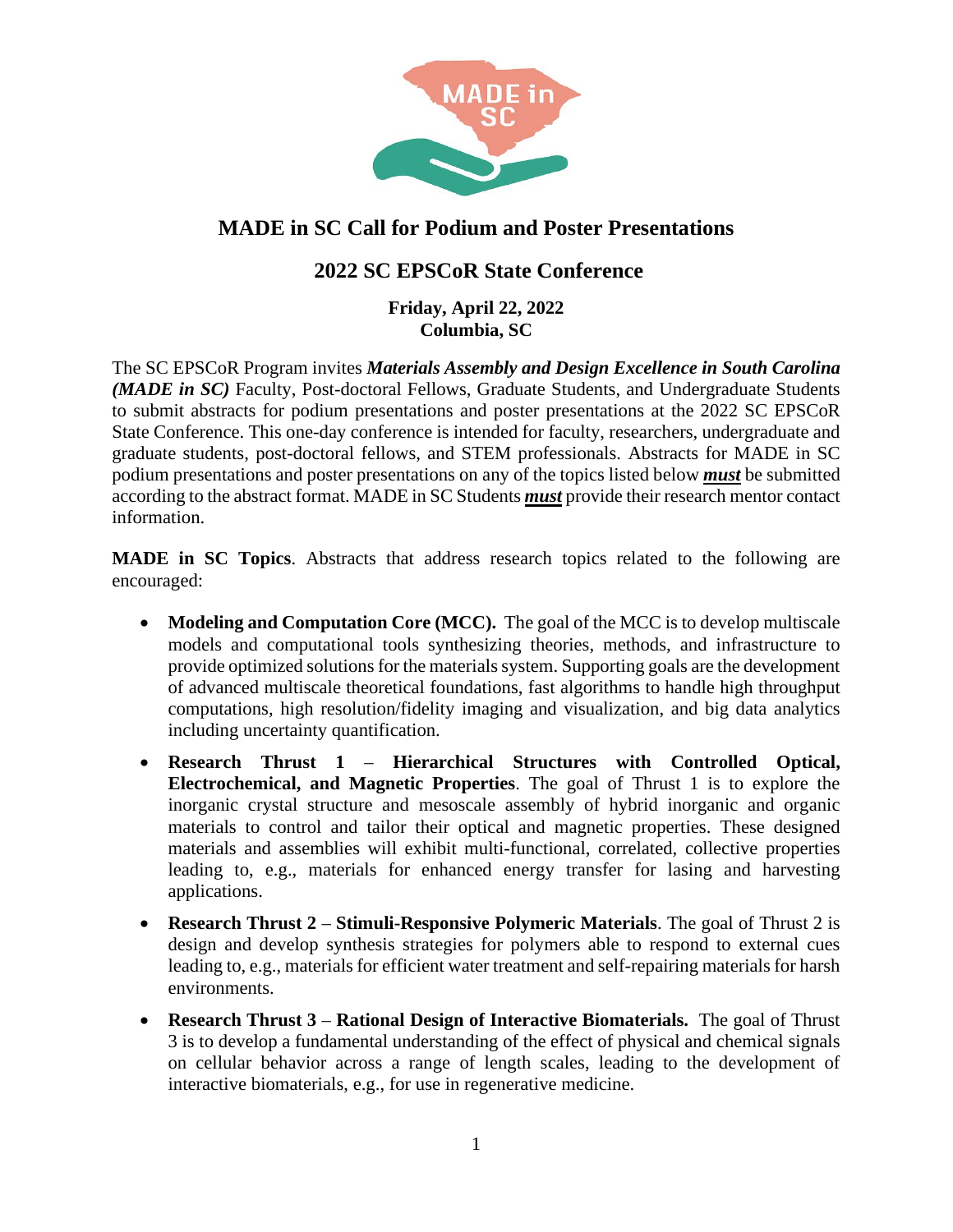### **Required Abstract Format**

**Abstract Guidelines** *(Abstracts that do not comply with the following guidelines will be rejected)*

**Title** (15-word limit)

**Author(s) Information** – List of authors, titles, and affiliations. Identify the person who will deliver the presentation at the conference by adding an asterisk before the his/her name. Use the following format:

Amy Fowler, Samuel Johnson, and \*Sarah Cooper Research Associate, ABC University, Post-Doctoral Fellow, Prime University, and Professor, Prime University

*By submitting an abstract you acknowledge that all coauthors have been notified and agree to the submission of the abstract.*

**Presentation Keywords -** Provide no more than 5 relevant keywords.

**Abstract Length -** (1,000-word maximum) Abstracts should describe the work performed including an introduction, methodology, results, conclusions and references. The abstracts selected for presentation at the Conference will be published on the SC EPSCoR website.

Format and Length: Use 1" inch margins, Times New Roman, and font size not smaller than 10 or larger 12.

### **Biographical Sketches**

Provide biographical sketches of all authors in one separate document. Limit each sketch to one paragraph with under 200 words and include the contact information of each author. *Note:* MADE in SC students *must* provide their research mentor's contact information.

#### **Submission Instructions**

- Use the SC EPSCoR Portal at<https://www.scepscor.org/Solicitations/portal/index.php> to submit your abstract.
- Abstracts for MADE in SC Podium Presentations should be submitted to the **2022 MADE in SC Podium Presentation Abstract offer** in the SC EPSCoR Portal.
- Abstracts for MADE in SC Poster Presentations should be submitted to the **2022 MADE in SC Poster Presentation Abstract offer** in the SC EPSCoR Portal.
- If not previously registered in the Portal, please follow the instructions on the main Portal page to register. After submitting the abstract, you will receive a confirmation email. *(Sometimes these emails end up in the junk mailbox, so please check there for messages)*

### **Deadlines**

**Friday, March 18, 2022** Deadline for submitting abstracts